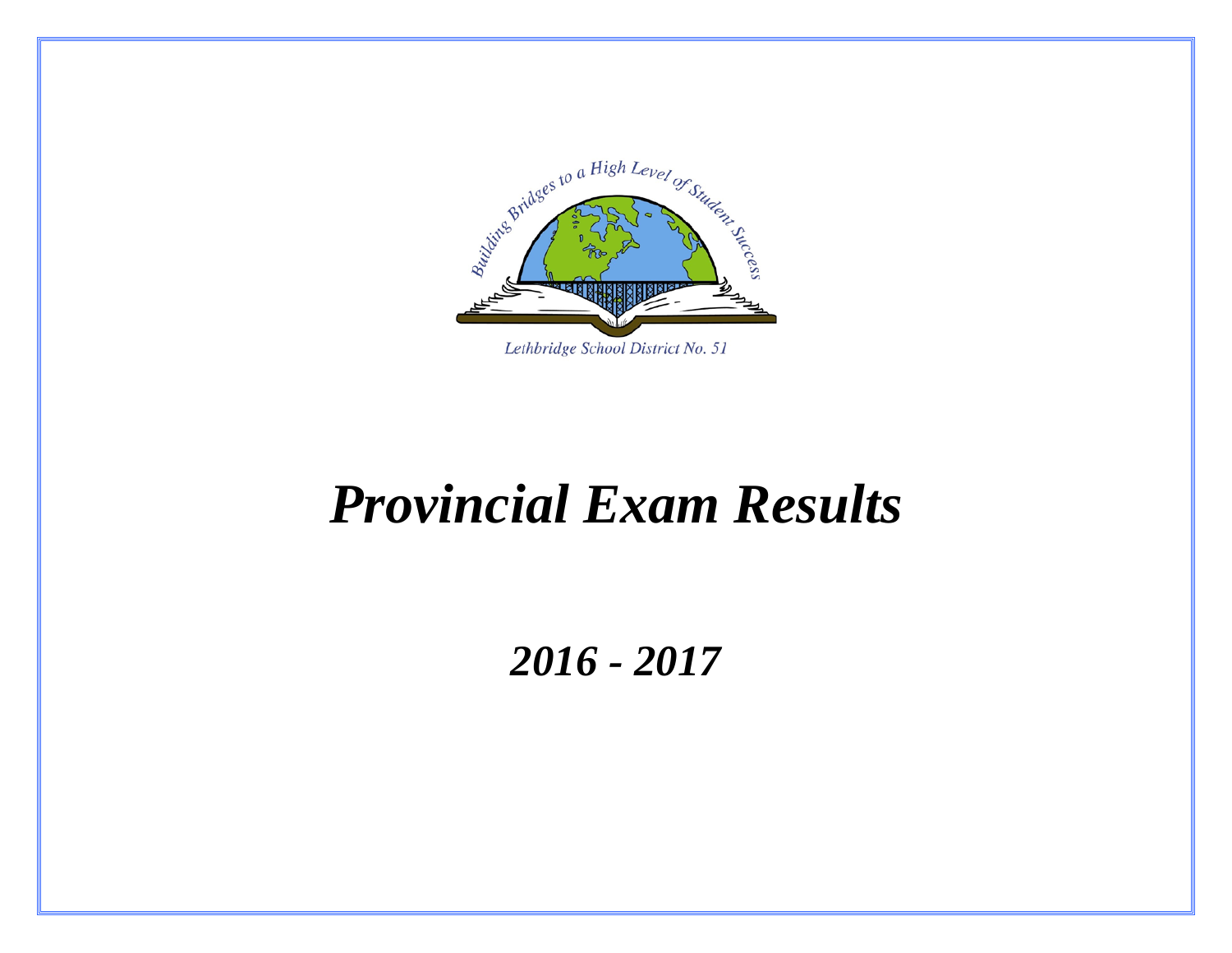

**Grade 6: English Language Arts - 2017**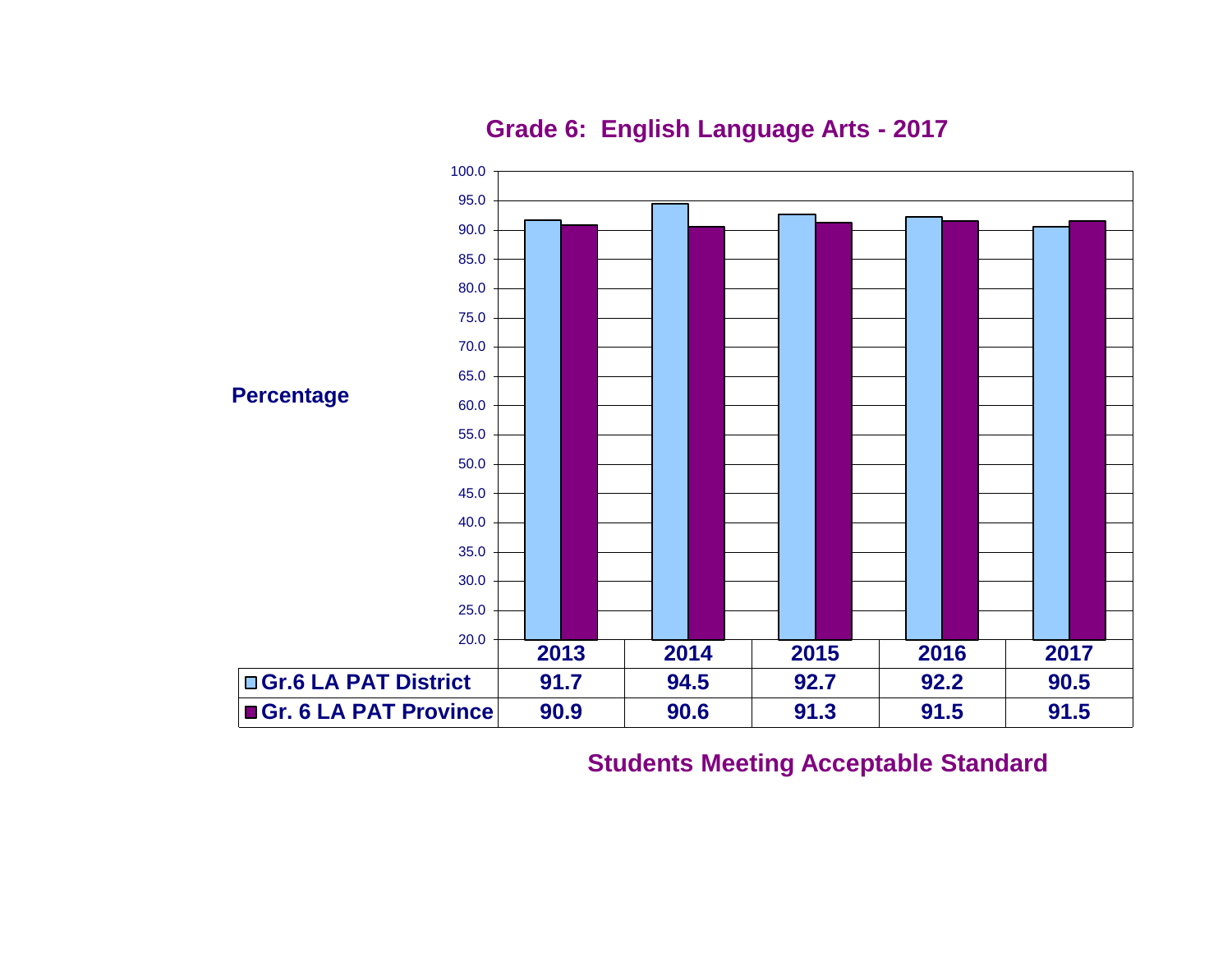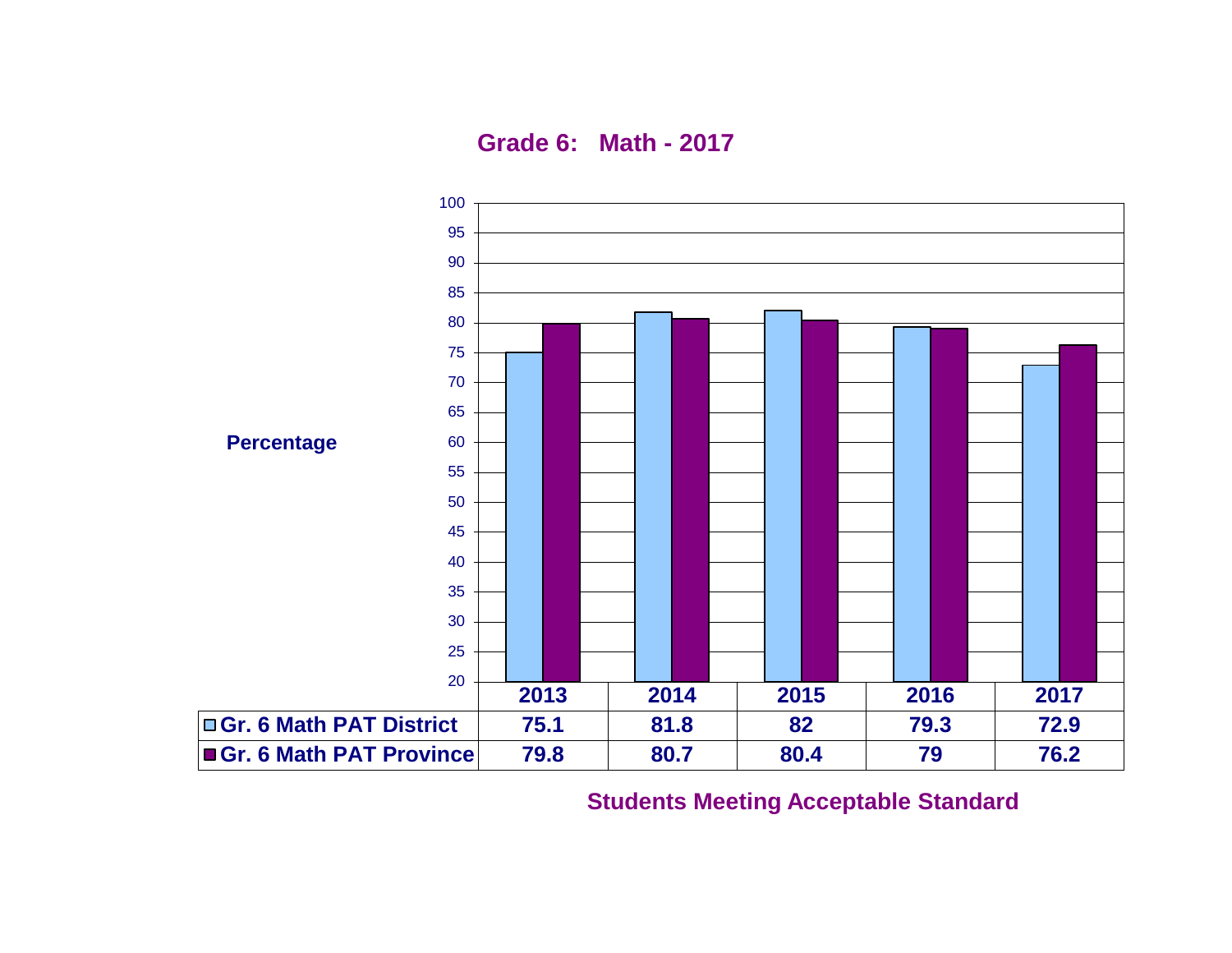**Grade 6: Science - 2017**

![](_page_3_Figure_1.jpeg)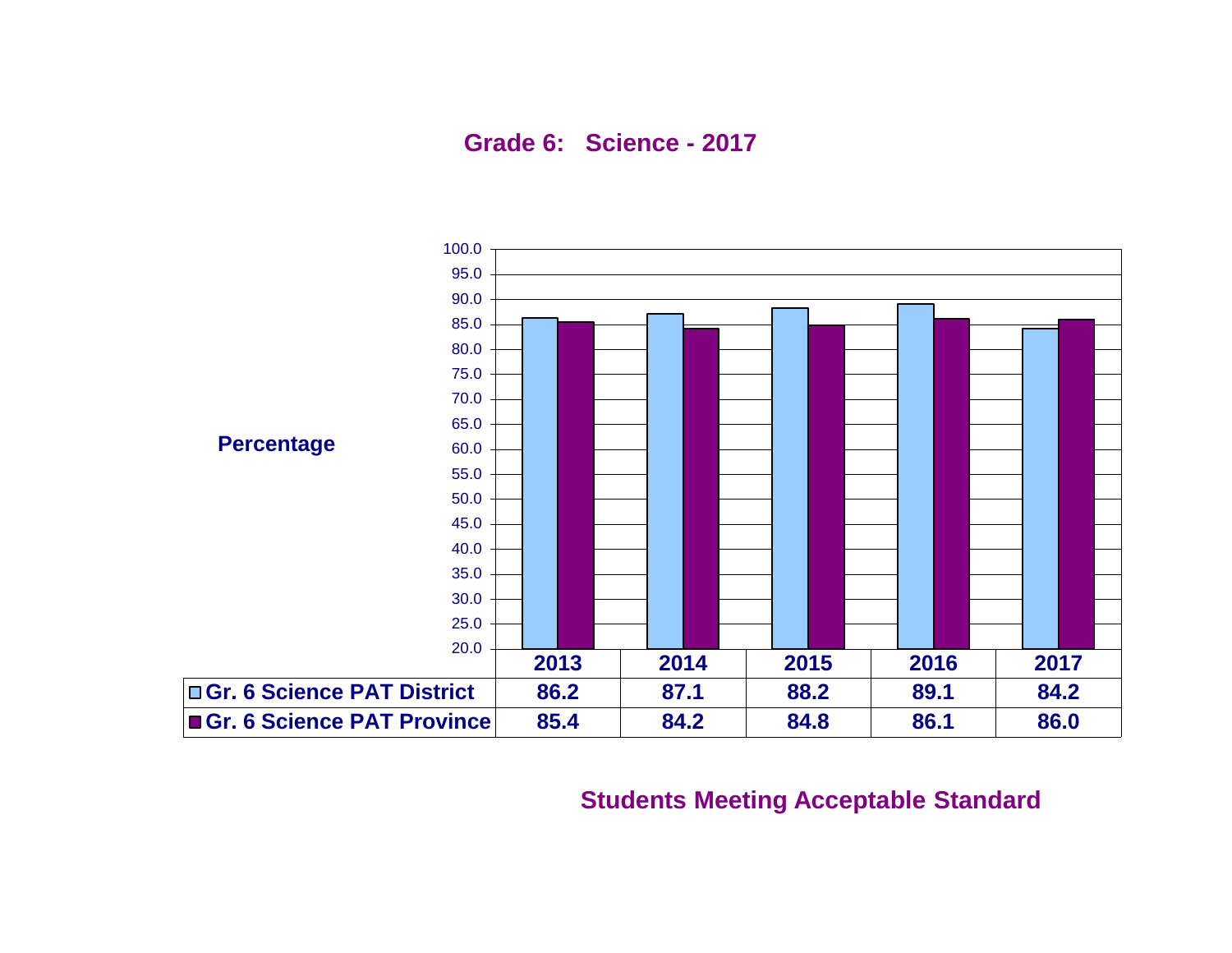**Grade 6: Social Studies - 2017**

![](_page_4_Figure_1.jpeg)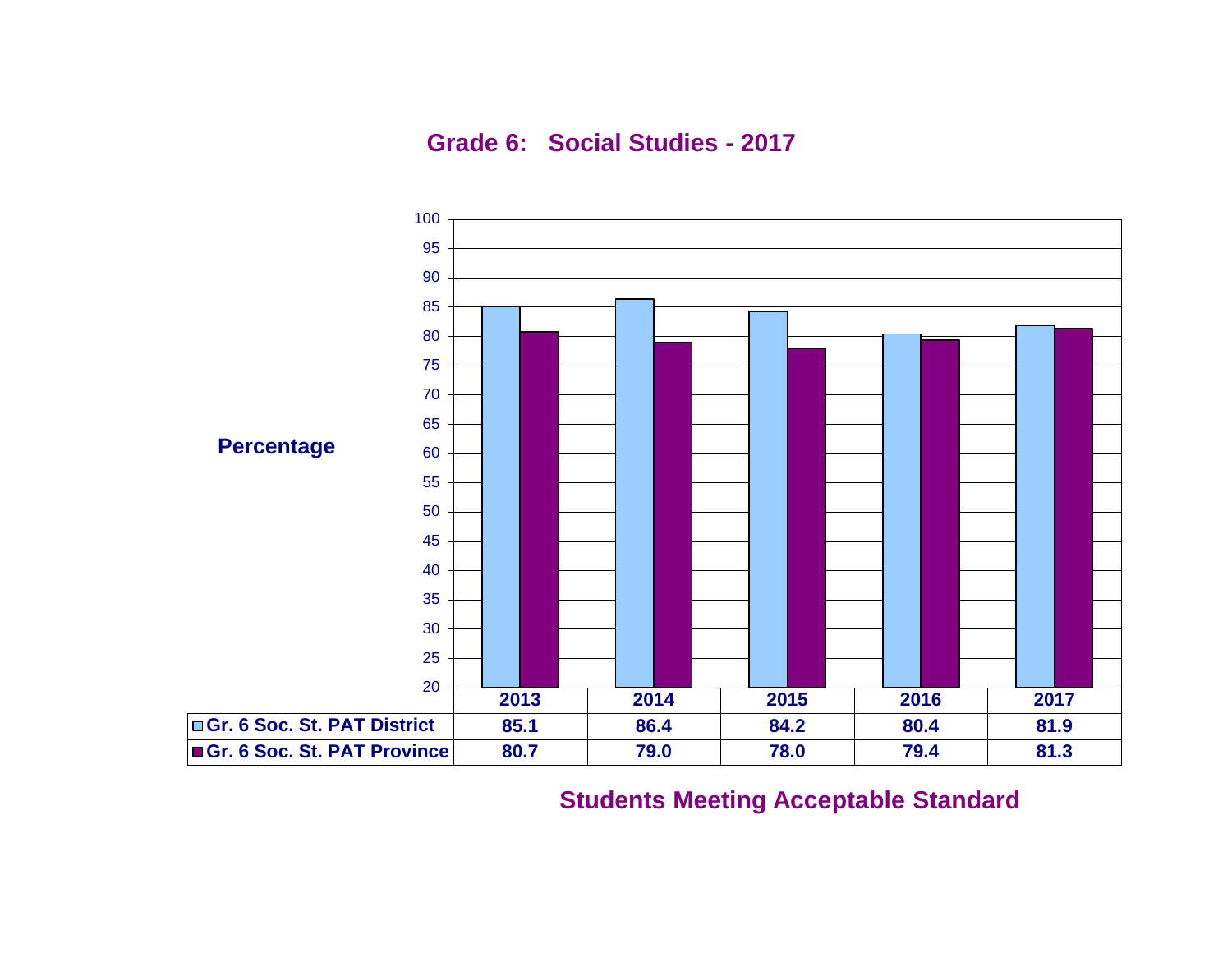![](_page_5_Figure_0.jpeg)

**District Results (Acceptable Standard)**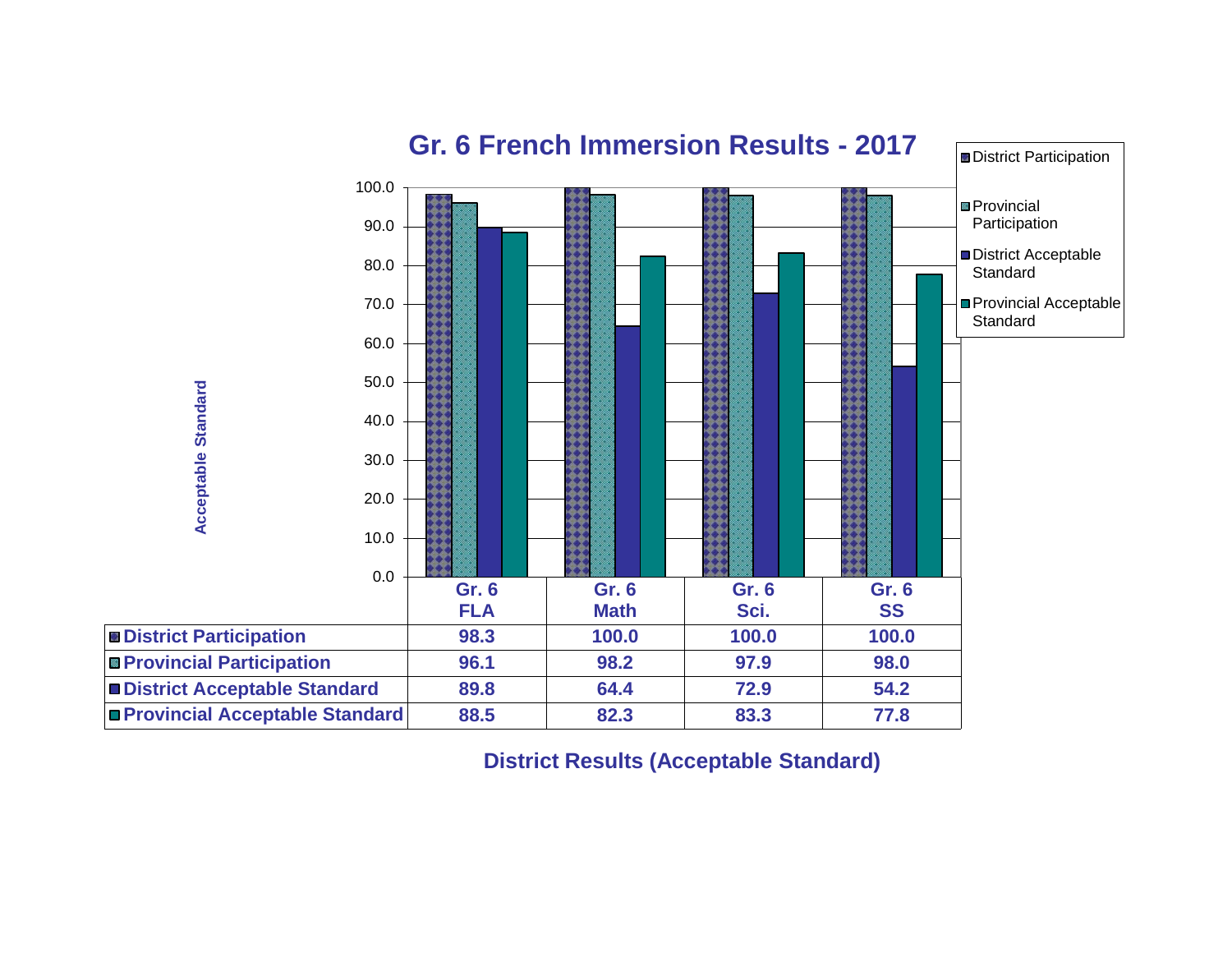**Grade 9: English Language Arts - 2017**

![](_page_6_Figure_1.jpeg)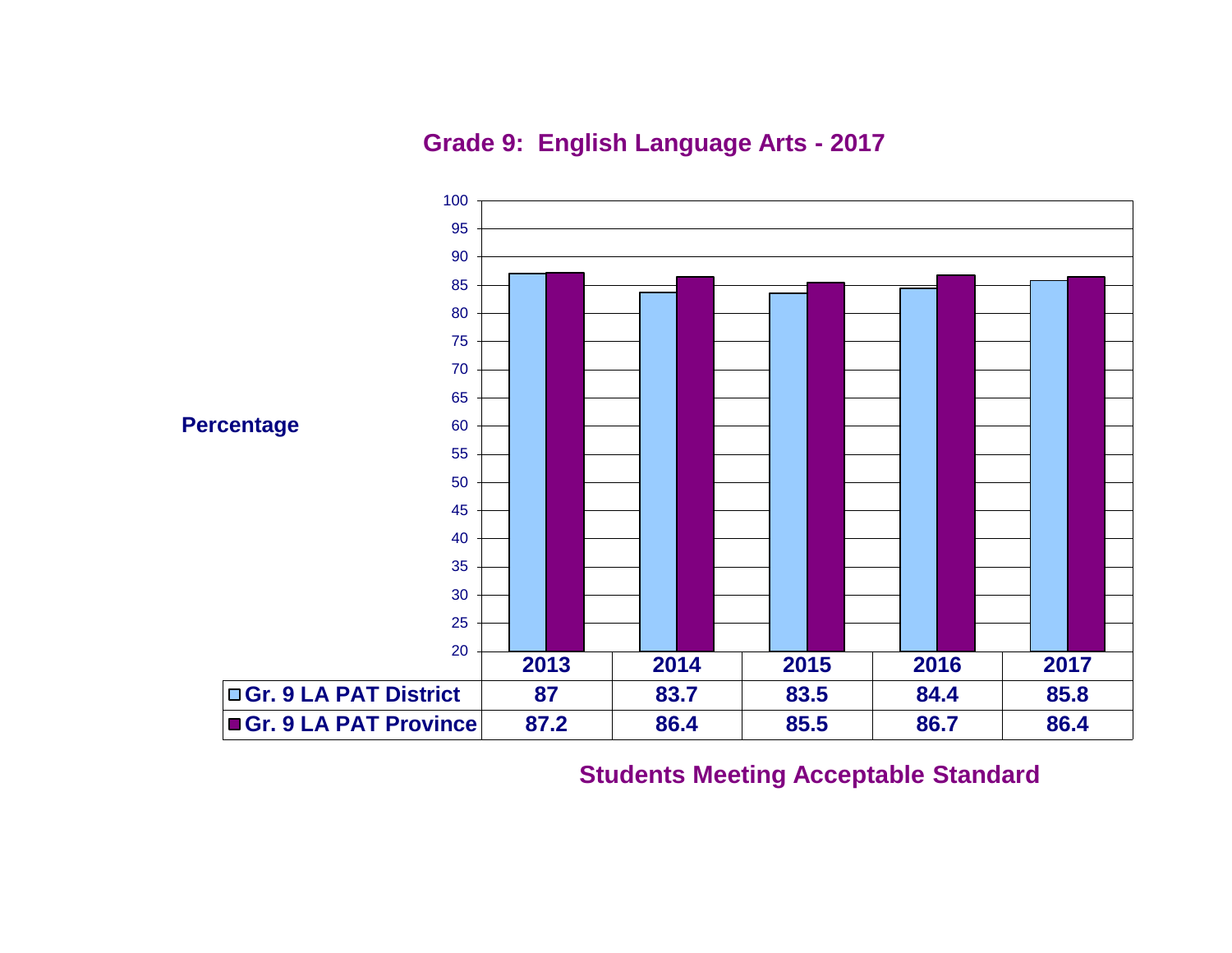**Grade 9: Math - 2017**

![](_page_7_Figure_1.jpeg)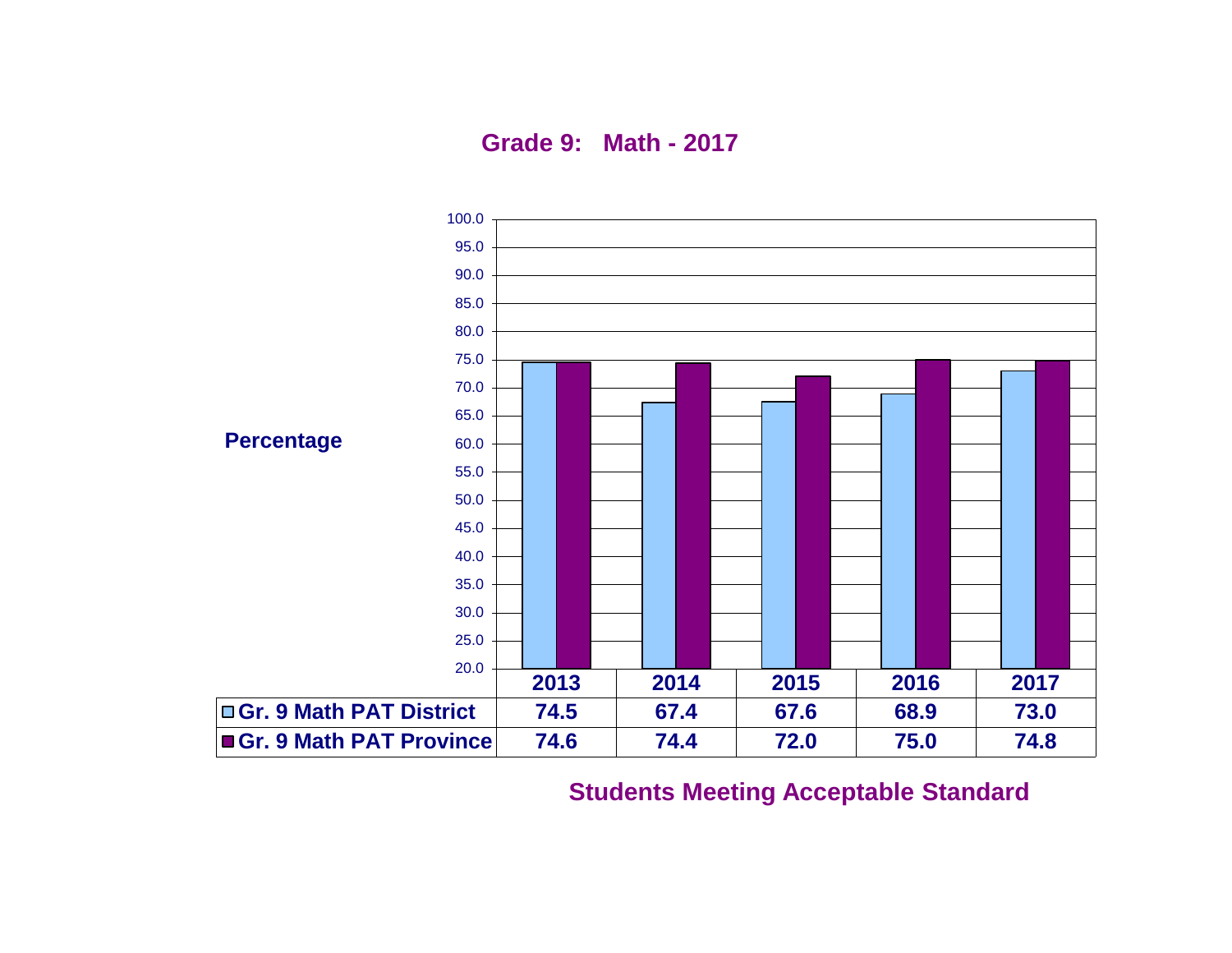**Grade 9: Science - 2017**

![](_page_8_Figure_1.jpeg)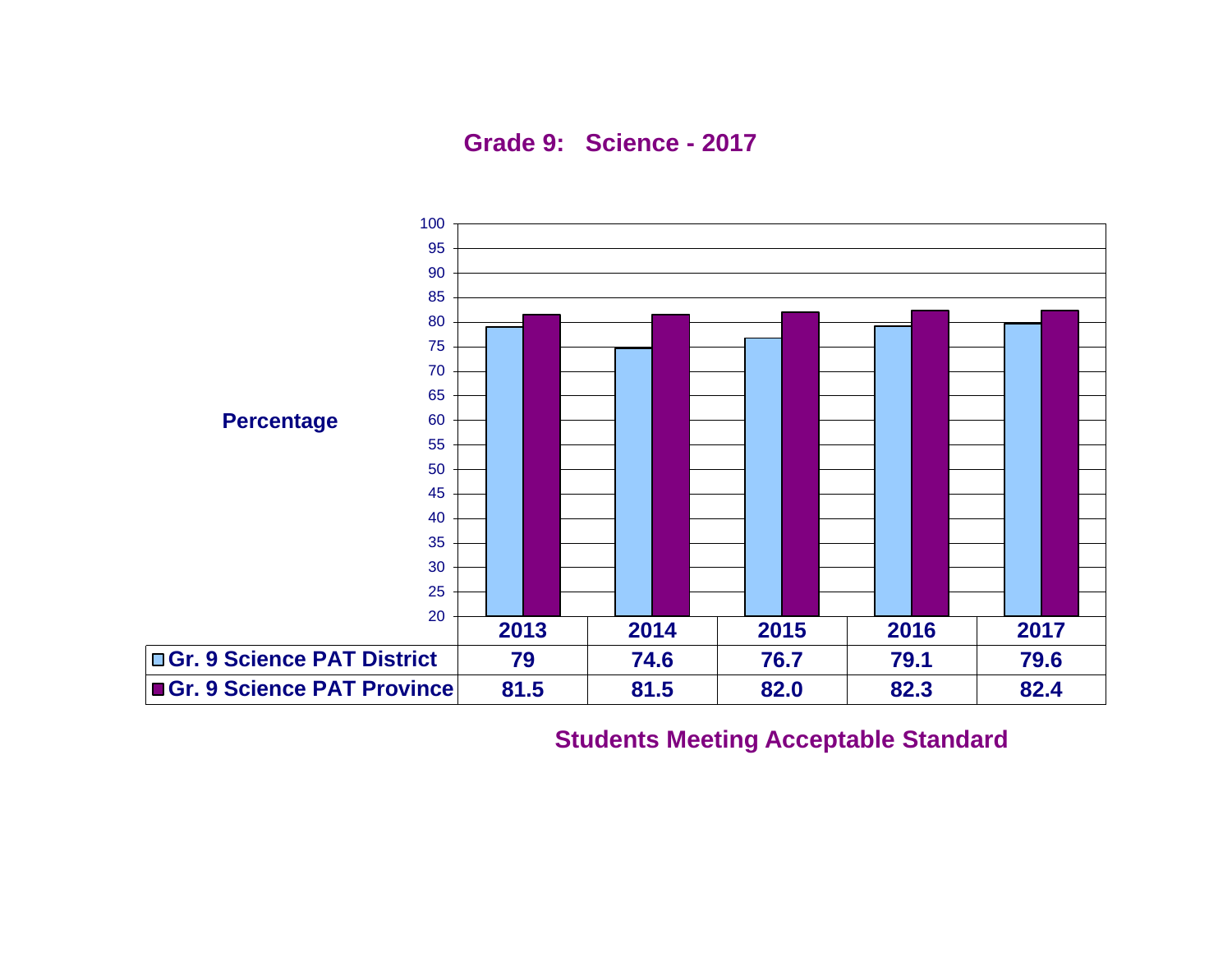**Grade 9: Social Studies - 2017**

![](_page_9_Figure_1.jpeg)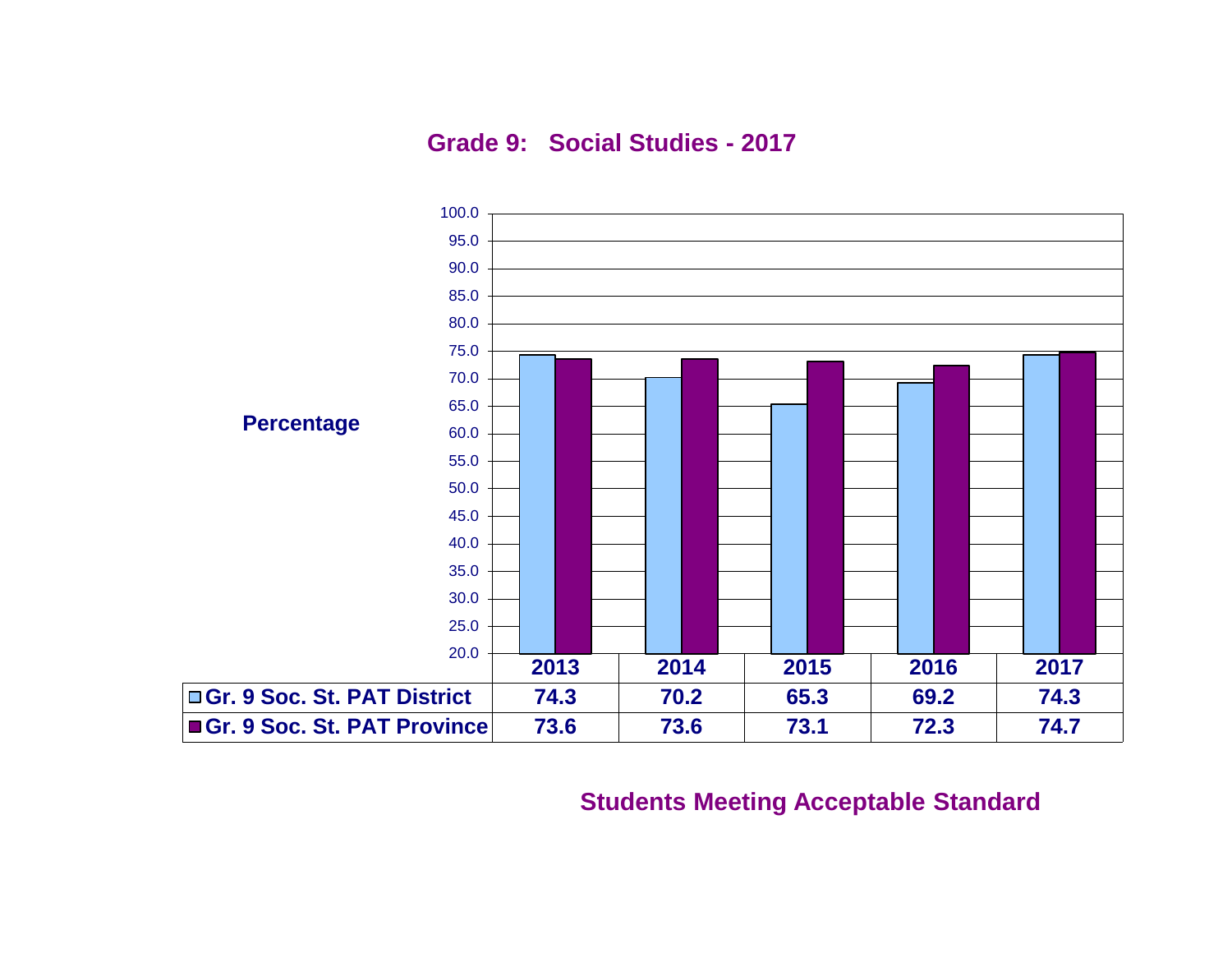![](_page_10_Figure_0.jpeg)

### **Gr. 9 French Immersion Results - 2017**

**District Results (Acceptable Standard)**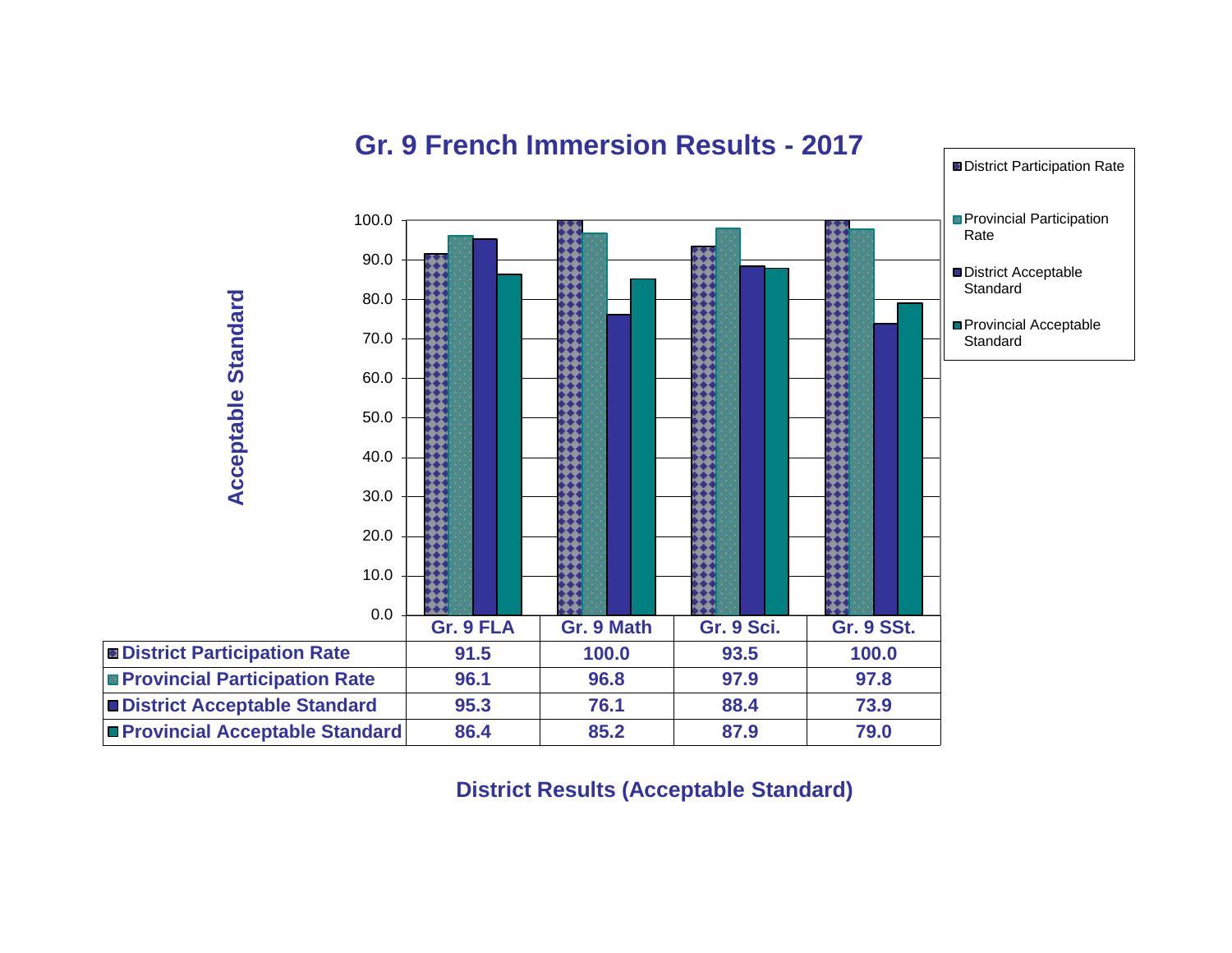![](_page_11_Picture_0.jpeg)

# *Diploma Exam Results*

*2016 - 2017*